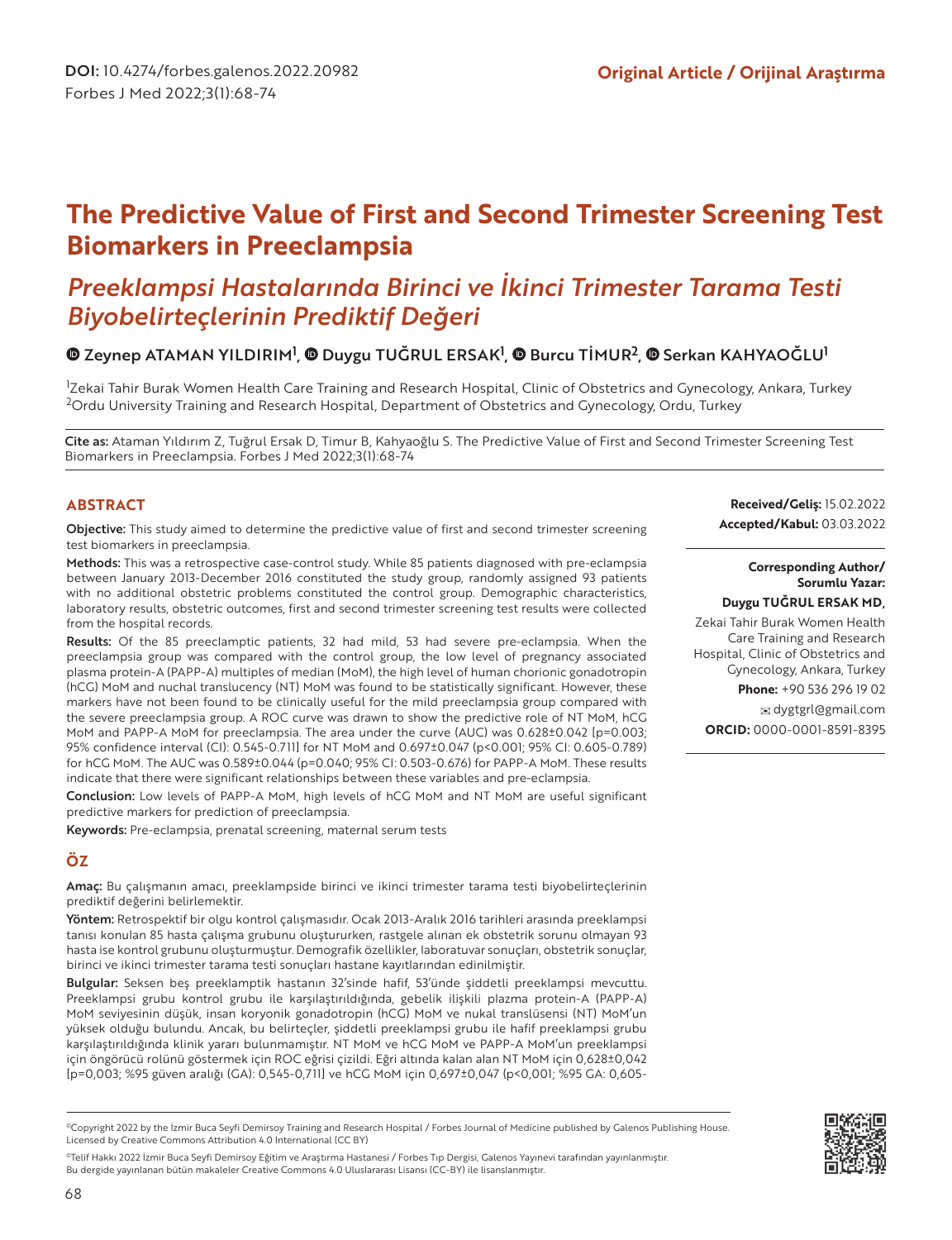0,789) idi. PAPP-A MoM için eğri altında kalan alan ise 0,589±0,044 idi (p=0,040; %95 GA: 0,503-0,676) idi. Preeklampsi ile bu değişkenler arasında ilişki olduğunu göstermektedir.

Sonuc: Düşük PAPP-A MoM seviyeleri, yüksek hCG MoM ve NT MoM seviyeleri, preeklampsinin öngörülmesi için faydalı, anlamlı öngörücü belirteçlerdir.

Anahtar Kelimeler: Preeklampsi, prenatal tarama, maternal serum testleri

#### **INTRODUCTION**

Preeclampsia is characterized by new-onset hypertension that occurs after 20 weeks of pregnancy.<sup>1</sup> It is a pregnancy specific disease complicating approximately 2-8% of pregnancies.<sup>2</sup> It has been suggested that many pathophysiological mechanisms alone or in combination are responsible for preeclampsia.<sup>3-5</sup> Such heterogeneity of the potential processes leading to preeclampsia has led to the lack of diagnostic methods to identify and prevent women predisposed to developing preeclampsia.

Although no intervention is definitely effective in eliminating the risk of preeclampsia, meta-analyses showed that the use of 60-100 mg aspirin before 16th week of pregnancy in high-risk patients; revealed that preeclampsia can be prevented by 50%.<sup>6,7</sup> and this result brought up the importance of early identification of high-risk pregnant women to take necessary measures to improve perinatal and maternal outcomes.

A recent meta-analysis stated that some angiogenic markers and prediction models were associated with preeclampsia.<sup>8</sup> Biochemical markers or a combination of biochemical and biophysical markers in the prediction of preeclampsia have been evaluated in recent studies.<sup>9-11</sup> Generally, first trimester and second-trimester biochemical or biophysical parameters for predicting early-onset preeclampsia were found to be more sensitive and specific than those for late-onset preeclampsia.<sup>12-16</sup>

To date, no marker has demonstrated a high level of accuracy for use in clinical practice. However, because of the heterogeneous nature of pre-eclampsia, we thought that a combination of 2 or more independent biochemical markers, each reflecting a different pathophysiological process, should potentially increase the likelihood of deriving appropriate prediction algorithms. Therefore, the current study analyzed the predictive value of prenatal screening test biomarkers in preeclampsia and compared these biomarker levels between uncomplicated and preeclamptic pregnancies to identify high-risk groups.

#### **METHODS**

Approval was obtained from the institutional review board. The records of consecutive patients diagnosed with pre-eclampsia and who gave birth between January 2013-December 2016 were reviewed retrospectively. Preeclampsia patients with the first trimester combined and second trimester triple screening tests were included in the study. Patients who had high risk in aneuploidy screening tests and who had insufficient records were excluded. Also, patients with chronic diseases like diabetes mellitus, and endocrine disorders like hypo/hyperthyroidy were excluded.

Patients' age, body mass index (BMI), last menstruation date, systemic, gynecological and obstetric history, clinical symptoms at admission to hospital, laboratory and ultrasonography findings, treatment practices during hospitalization were recorded. Smoking status, medical history and recent history of pre-eclampsia were also recorded. As for the first trimester screening test, nuchal translucency (NT) MoM, pregnancy-associated plasma protein-A (PAPP-A) multiples of median (MoM), free beta (human chorionic gonadotropin) hCG MoM levels were recorded. And as for the second trimester screening test, hCG MoM, alpha fetoprotein (AFP) MoM and unconjugated estriol (UE3) MoM levels were recorded. All sonography scans were carried out by expert obstetricians. NT was measured in the midsagittal plane while the fetus was in the neutral position. Calipers were placed on the inner borders of the nuchal line. The widest space of the NT was obtained. The obstetric outcomes of the patients and newborns (type of delivery, birth weight, week of birth, Apgar scores and neonatal intensive care unit (NICU) admission) were also recorded. The presence of proteinuria, 24-hour urine results, platelet counts, blood urea nitrogen (BUN), creatinine, aminotransferase levels were also noted.

The diagnosis and classification of preeclampsia was made as per the American College of Obstetricians and Gynecologists criteria.<sup>17</sup> Patients were grouped as mild or severe. Severe preeclampsia was defined as blood pressure ≥160/110 mmHg, proteinuria ≥5 g/d, or maternal symptoms (epigastric pain), signs of end-organ dysfunction, abnormality of laboratory tests (platelet count less than 100000/microliter, blood levels of liver transaminases to twice the normal concentration, elevated serum creatinin >1.1 mg/dL). Patients who had blood pressure less than 160/110 mmHg with no adverse conditions as defined above were accepted as having mild pre-eclampsia. Earlyonset preeclampsia was pre-eclampsia occurring under 34 weeks of pregnancy. While 85 pregnant women diagnosed with pre-eclampsia were defined as the study group, the control group patients were defined as consecutive patients who gave birth in the same hospital with no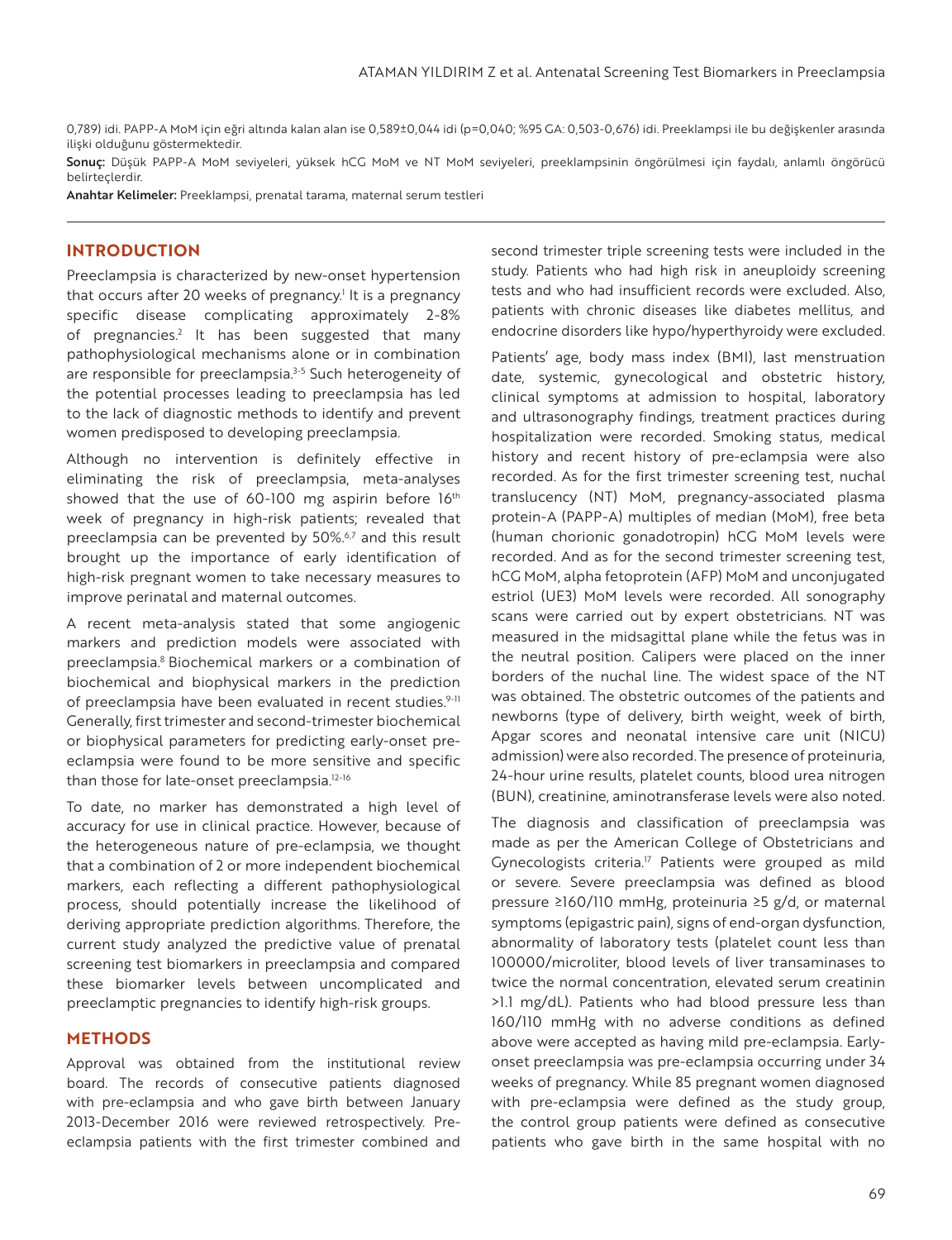additional obstetric problems having results of aneuploidy screening test results.

### **Statistical Analysis**

Data were analyzed via Statistical Package for the Social Sciences (SPSS) version 22.0 (SPSS Inc., Chicago, IL, USA). The conformity of the data to the normal distribution was analyzed using the Kolmogorov-Smirnov test and Shapiro-Wilk test. While parametrical methods were used in the analysis of variables with a normal distribution, nonparametric methods were used for variables that do not have a normal distribution. To compare two independent groups with each Independent-samples t-test and Mann-Whitney U test were used. Categorical data comparison was tested with Pearson chi-square and Fisher exact tests.

In multivariate analysis, independent predictors of preeclampsia were examined using logistic regression analysis using possible factors identified in previous analysis. Hosmer-Lemeshow test was used for the model fit. Data were examined at 95% confidence level and p value less than 0.05 was accepted as significant.

#### **RESULTS**

This study was conducted on 178 women. While 85 preeclamptic patients formed the study group, 93 pregnant women formed the control group. Of the 85 preeclamptic pregnant patients, 32 of them had mild preeclampsia, 53 of them had severe pre-eclampsia.

The mean age, BMI, aminotransferase, BUN, creatinine was higher in the preeclampsia group. Furthermore, NICU admission of the newborns was higher in the preeclampsia group and the birth weight of newborns in the preeclampsia group was lower. However, there was no significant difference between the groups regarding platelet count, parity, smoking status and in vitro fertilization (IVF) status (Table 1).

The first trimester and second trimester screening test results of the groups are shown in Table 2. There were statistically significant differences in terms of NT MoM, PAPP-A MoM levels between the groups (p=0.003, p=0.040 respectively). While the mean biochemical hCG MoM value of patients preeclampsia was 1.4±1.1, it was 0.9±0.4 in the control group (p<0.0001). However, no significant difference regarding AFP and UE3 values were found (Table 2).

A comparison of demographic, laboratory data and newborn outcomes of mild preeclamptic and severe preeclamptic patients is shown in Table 3. There were statisticaly significant difference between the groups' aspartate aminotransferase (AST), BUN levels and gestational age of the pregnancy. Additionally, birth weight of the newborns of severe preeclampsia patients was lower than those mild preeclampsia patients.

When the mild preeclamptic patients were compared with the control patients, we found statisticaly significant difference between the groups' age, gestation age, BMI,

| Table I. Demographic, andropometric, clinical characterictics and newborn characteristics of patients |                                        |                  |        |
|-------------------------------------------------------------------------------------------------------|----------------------------------------|------------------|--------|
| Variable                                                                                              | Preeclampsia (n=85)<br>Controls (n=93) |                  | p      |
| Age (year)                                                                                            | $30.5 \pm 6.7$<br>$26.1 \pm 5.3$       |                  | 0.0001 |
| Gestational age (week)                                                                                | $34.5 \pm 4.4$<br>38.6±2.1             |                  | 0.0001 |
| BMI (kg/m <sup>2</sup> )                                                                              | $31.8 \pm 6.2$<br>28.9±4.4             |                  | 0.001  |
| Nulliparity                                                                                           | 42 (49.4%)                             | 45 (48.4%)       | 0.891  |
| Smoking status                                                                                        | 12 (14.1%)                             | 13 (14%)         | 0.979  |
| IVF status                                                                                            | 2(2.4%)                                | $\Omega$         | 0.227  |
| ALT(U/L)                                                                                              | 36.2±80.5                              | $16.1 \pm 3.6$   | 0.0001 |
| AST (U/L)                                                                                             | 39.5±118.3                             | 10.9±3.6         | 0.0001 |
| BUN (mg/dL)                                                                                           | $21.4 \pm 8.8$                         | 15.6±4.6         | 0.0001 |
| Creatinine (mg/dL)                                                                                    | $1.4 \pm 7.8$                          | $0.5 \pm 0.08$   | 0.0001 |
| Platelet count                                                                                        | 229847.0±67420.7                       | 239279.5±59602.0 | 0.457  |
| Systole/diastole >3                                                                                   | 6(7.1%)                                | $\Omega$         | 0.002  |
| End diastolic flow loss                                                                               | 10(11.7%)                              | $\Omega$         | 0.003  |
| NICU admission                                                                                        | 32 (37.6%)                             | 2(2.2%)          | 0.0001 |
| Birth weight (gr)                                                                                     | 2398.6±1077.3                          | 3294.3±443.8     | 0.0001 |
| $\mathbf{z}$ . $\mathbf{z}$                                                                           |                                        |                  |        |

Values were given as means±standard deviation, number (%).

p<0.05 was considered statistically significant.

BMI: Body mass index, IVF: In vitro fertilization, NICU: Neonatal intensive care unit, ALT: Alanine aminotransferase, AST: Aspartate aminotransferase, BUN: Blood urea nitrogen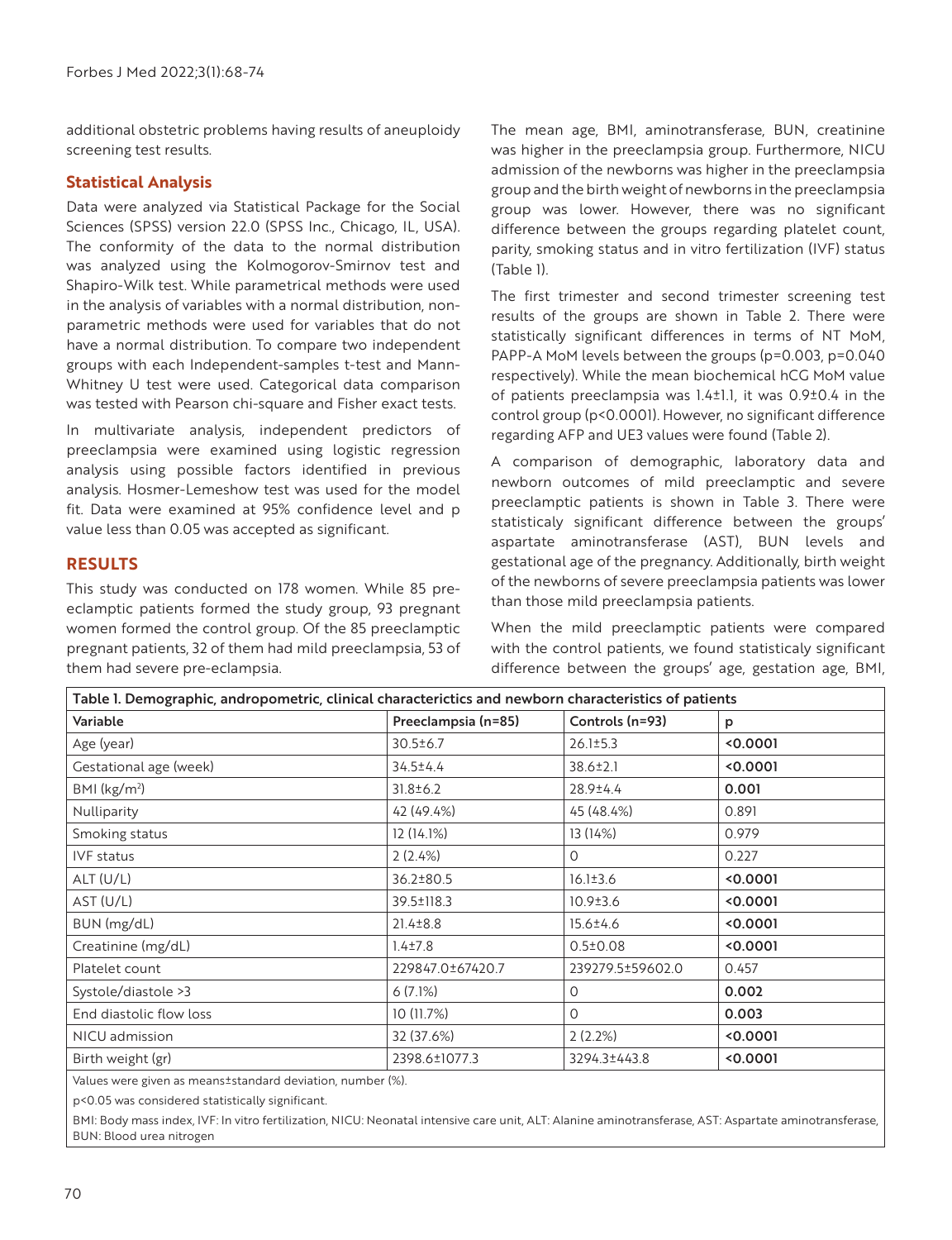AST and creatinine levels. Furthermore, birth weight of patients with mild preeclampsia was found to be lower (p=0.012) (Table 4).

A ROC curve was drawn to show the predictive role of NT MoM and hCG MoM for preeclampsia. The area under the curve (AUC) was 0.628±0.042 [p=0.003; 95% confidence interval (CI): 0.545-0.711] for NT MoM and hCG MoM 0.697±0.047 (p<0.001; 95% CI: 0.605-0.789). The AUC was 0.589±0.044 (p=0.040; 95% CI: 0.503- 0.676) for PAPP-A MoM. This result indicates a significant relationship between preeclampsia and these variables. For predicting best calculated cut-off NT MoM value for predicting preeclampsia was 0.77, with a sensitivity of 67% and specificity of 52% and of hCG MoM was 1.09 with a sensitivity of 67% and specificity of 67%. First and second trimester screening test biomarkers in the prediction of preeclampsia using logistic regression analysis were shown in Table 5.

### **DISCUSSION**

In this study, we determined the predictive value of first and second trimester screening test biomarkers. We found that low levels of PAPP-A MoM, high levels of hCG, MoM and NT MoM were useful significant predictive markers for the prediction of preeclampsia. This finding of the current study confirm the previous studies indicating that low levels of maternal serum PAPP-A levels were associated with preeclampsia.<sup>18,19</sup> However, when we evaluated pre-

| Table 2. First trimester and second trimester screening test results of the groups               |                                        |                 |        |  |
|--------------------------------------------------------------------------------------------------|----------------------------------------|-----------------|--------|--|
|                                                                                                  | Preeclampsia (n=85)<br>Controls (n=93) |                 | p      |  |
| NT MoM                                                                                           | $0.9 \pm 0.2$                          | $0.7 \pm 0.1$   | 0.003  |  |
| PAPP-A MoM                                                                                       | $1.13 \pm 0.90$                        | $1.14 \pm 0.52$ | 0.040  |  |
| Free beta-hCG MoM                                                                                | $1.4 \pm 1.5$                          | $1.1 \pm 0.6$   | 0.417  |  |
| Second trimester hCG MoM                                                                         | $1.4 \pm 1.1$                          | $0.9 \pm 0.4$   | 0.0001 |  |
| AFP MoM                                                                                          | $1.1 \pm 0.7$                          | $0.9{\pm}0.4$   | 0.103  |  |
| UE3 MoM                                                                                          | $0.9 \pm 0.3$                          | $0.9 \pm 0.3$   | 0.905  |  |
| Values were given as meanst standard deviation. p<0.05 was considered statistically significant. |                                        |                 |        |  |

NT: Nuchal translucency, MoM: Multiples of median, PAPP-A: Pregnancy-associated plasma protein A, hCG: Human chorionic gonadotropin, AFP: Alpha fetoprotein, UE3: Unconjugated estriol

| Table 5. Companson or demographic, taboratory data and newborn outcomes or mitd preectamplic and severe preectamplic<br>patient |                          |                               |       |  |
|---------------------------------------------------------------------------------------------------------------------------------|--------------------------|-------------------------------|-------|--|
|                                                                                                                                 | Mild preeclampsia (n=32) | Severe preeclampsia<br>(n=53) | p     |  |
| Age (year)                                                                                                                      | $31.5 \pm 6.3$           | 29.9±7.0                      | 0.266 |  |
| Gestational age (week)                                                                                                          | 35.9±3.9                 | 33.6±4.5                      | 0.010 |  |
| BMI (kg/m <sup>2</sup> )                                                                                                        | $31.7 \pm 6.1$           | 32±6.3                        | 0.982 |  |
| NT MoM                                                                                                                          | $0.8 \pm 0.2$            | $0.9 \pm 0.2$                 | 0.123 |  |
| PAPP-A MoM                                                                                                                      | $1.0 \pm 0.6$            | $1.1 \pm 1$                   | 0.789 |  |
| Free beta-hCG MoM                                                                                                               | $1.7 \pm 2.2$            | $1.3 \pm 0.8$                 | 0.989 |  |
| hCG MoM                                                                                                                         | $1.3 \pm 1.0$            | $1.6 \pm 1.1$                 | 0.147 |  |
| AFP MoM                                                                                                                         | $1.0 \pm 0.4$            | $1.2 \pm 0.8$                 | 0.657 |  |
| UE3 MoM                                                                                                                         | $0.9 \pm 0.2$            | $0.9 \pm 0.3$                 | 0.425 |  |
| ALT (U/L)                                                                                                                       | $18.8 \pm 7.1$           | 46.8±100.7                    | 0.063 |  |
| AST (U/L)                                                                                                                       | $13.0 \pm 4.7$           | 55.5±148.0                    | 0.047 |  |
| BUN (mg/dL)                                                                                                                     | $17.6 \pm 6.2$           | $23.7 \pm 9.5$                | 0.002 |  |
| Creatinine (mg/dL)                                                                                                              | $2.8 \pm 12.7$           | $0.6 \pm 0.1$                 | 0.109 |  |
| Birth weight (gr)                                                                                                               | 2804.0±987.3             | 2153.9±1063.8                 | 0.004 |  |

Table 3. Comparison of demographic, laboratory data and newborn outcomes of mild preeclamptic and severe preeclamptic

BMI: Body mass index, NT: Nuchal translucency, MoM: Multiples of median, PAPP-A: Pregnancy-associated plasma protein A, hCG: Human chorionic gonadotropin, AFP: Alpha fetoprotein, UE3: Unconjugated estriol, ALT: Alanine aminotransferase, AST: Aspartate aminotransferase, BUN: Blood urea nitrogen.

Values were given as means±standard deviation. p<0.05 was considered statistically significant.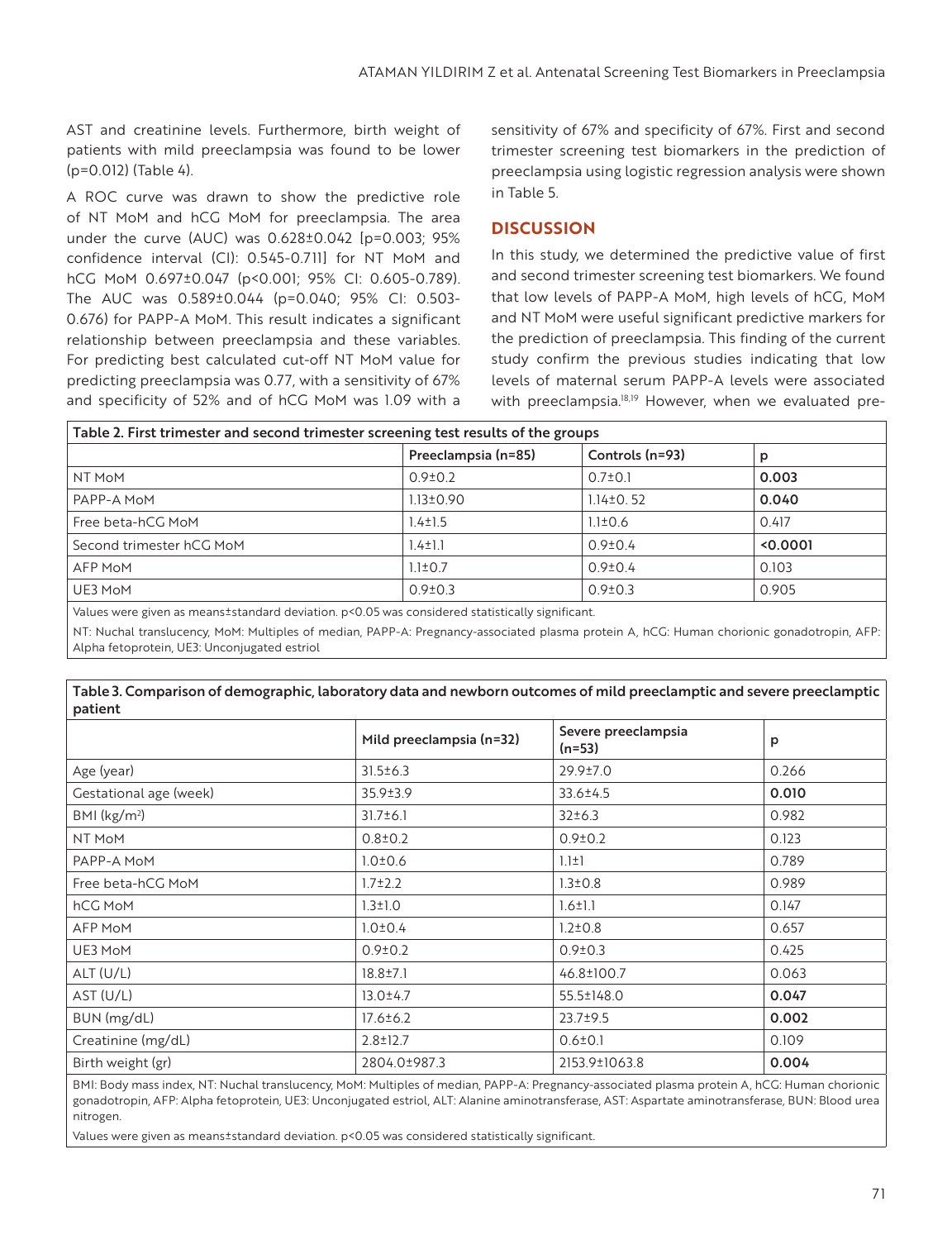eclampsia as mild and severe preeclampsia, we found no statistically significant difference between the groups as to PAPP-A levels.

NT, is one of the most important ultrasonographic markers that is used to determine the risk of chromosomal anomalies and adverse pregnancy outcomes. NT, which was measured as a part of the first trimester screening test, was higher in the preeclampsia group in the current study. To show the predictive role of NT MoM we drew a ROC curve. The AUC was 0.628±0.042 (p=0.003; 95% CI: 0.545- 0.711). According to logistic regression analysis, an increase in NT MoM increased the risk of preeclampsia 10 times and we concluded that the increase in NT MoM is an effective parameter in differentiating pregnant women who will develop pre-eclampsia. In a study, the association between fetal NT and gestational hypertension and preeclampsia was evaluated. Correlation analysis demonstrated that NT MoM level was positively correlated with maternal diastolic blood pressure at admission time for delivery. According to this study, the placental pathological changes could have been the reason for developing pregnancy-associated hypertension may also affect the NT thickness.<sup>20</sup>

Moreover, the second trimester elevated beta-hCG levels have been shown to be associated with adverse pregnancy outcomes such as preeclampsia similar to our study. It was shown that mid-trimester hCG levels were significantly correlated with pre-eclampsia severity. In this study, a prediction model to identify women at risk early on for severe pre-eclampsia development has been suggested with a sensitivity of 70% and specificity of 71%.<sup>21</sup> Also, it was concluded that the combination of PAPP-A and the high second trimester hCG correlated with the development of pre-eclampsia.<sup>12</sup> The best calculated cut-off value of hCG MoM for predicting preeclampsia was 1.09 with a sensitivity of 67% and specificity of 67% in our study. We found that an increase in hCG increases the risk of preeclampsia 2.5

| Table 4. Comparison of demographic, laboratory data and newborn outcomes of mild preeclacmptic and control group |  |  |  |
|------------------------------------------------------------------------------------------------------------------|--|--|--|
| patients                                                                                                         |  |  |  |

| patients                |                               |                      |        |  |
|-------------------------|-------------------------------|----------------------|--------|--|
|                         | Mild preeclampsia<br>$(n=32)$ | Controls<br>$(n=93)$ | p      |  |
| Age (year)              | $31.5 \pm 6.3$                | $26.1 \pm 5.3$       | 0.0001 |  |
| Gestational age (week)  | 35.9±3.9                      | 38.6±2.1             | 0.0001 |  |
| BMI ( $\text{kg/m}^2$ ) | $31.7 \pm 6.1$                | 28.9±4.4             | 0.018  |  |
| NT MoM                  | $0.8 \pm 0.2$                 | $0.7 \pm 0.1$        | 0.285  |  |
| PAPP-A MoM              | $1.0 \pm 0.6$                 | $1.1 \pm 0.5$        | 0.127  |  |
| hCG MoM                 | $1.3 \pm 1.0$                 | $0.9 \pm 0.4$        | 0.53   |  |
| ALT(U/L)                | $18.8 \pm 7.1$                | $16.1 \pm 3.6$       | 0.078  |  |
| AST (U/L)               | $13.0 \pm 4.7$                | $10.9 \pm 3.6$       | 0.020  |  |
| BUN (mg/dL)             | $17.6 \pm 6.2$                | 15.6±4.6             | 0.129  |  |
| Creatinine (mg/dL)      | $2.8 \pm 12.7$                | $0.5 \pm 0.08$       | 0.012  |  |
| Birth weight (gr)       | 2804.0±987.3                  | 3294.3±443.8         | 0.012  |  |

BMI: Body mass index, NT: Nuchal translucency, MoM: Multiples of median, PAPP-A: Pregnancy-associated plasma protein A, hCG: Human chorionic gonadotropin, AFP: Alpha fetoprotein, UE3: Unconjugated estriol, ALT: Alanine aminotransferase, AST: Aspartate aminotransferase, BUN: Blood urea nitrogen.

Values were given as means±standard deviation. p<0.05 was considered statistically significant.

| Table 5. First and second trimester screening test biomarkers in the prediction of preeclampsia using logistic regression |  |
|---------------------------------------------------------------------------------------------------------------------------|--|
| analysis                                                                                                                  |  |

|                   | Relative risk | D     | Confidence interval 95% |  |
|-------------------|---------------|-------|-------------------------|--|
| NT MoM            | 10.8          | 0.003 | $2.3 - 51.5$            |  |
| PAPP-A MoM        | <b>L.I</b>    | 0.57  | $0.7 - 1.9$             |  |
| Free beta-hCG MoM | 0.9           | 0.95  | $0.62 - 1.5$            |  |
| Total hCG MoM     | 2.5           | 0.007 | $1.2 - 5.2$             |  |
| <b>AFP MoM</b>    | $\mathbf{L}$  | 0.68  | $0.5 - 2.3$             |  |
| UE3 MoM           | 0.8           | 0.66  | $0.3 - 2$               |  |
|                   |               |       |                         |  |

NT: Nuchal translucency, MoM: Multiples of median, PAPP-A: Pregnancy-associated plasma protein A, hCG: Human chorionic gonadotropin, AFP: Alpha fetoprotein, UE3: Unconjugated estriol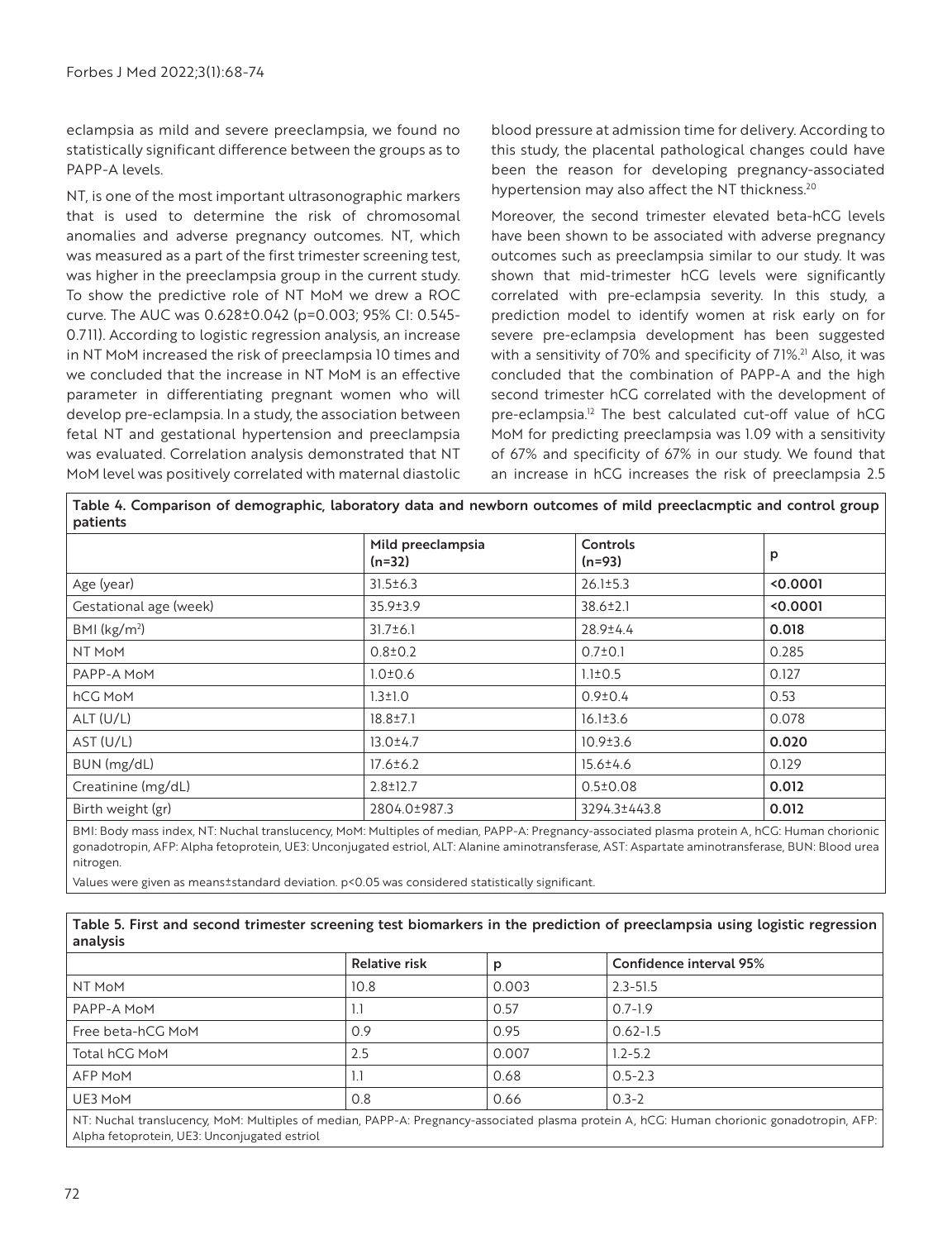times. Preeclampsia is a trophoblastic disease and since hCG is released from the trophoblast, therefore the serum hCG concentration in patients with pre-eclampsia may be altered.

Besides these results, when the preeclampsia group was evaluated separately as mild and severe preeclampsia, we found no statistically significant difference. We found that the first trimester and second trimester biomarkers did not show a significant difference in distinguishing the severity of preeclampsia.

Considering that the preeclamptic patient group was terminated earlier due to maternal morbidity and mortality, it was an expected result that the gestational age at birth was lower in this group. Again, it is was expected to result that in the preeclampsia group the birth weights were lower and admission to NICU was higher. Furthermore, as for the laboratory findings of the patients, AST, alanine aminotransferase, BUN and creatinine levels, which are among the preeclampsia diagnostic criteria, were found to be higher in the preeclampsia group.

The risk factors for preeclampsia were nulliparity, maternal age of more than 35 years, conception by assisted reproductive technology, prepregnancy BMI of more than 30 kg/m2 <sup>22</sup> In accordance with this study, BMI was higher in . our preeclampsia group. However, there was no statistically significant difference between the groups as to IVF status and nulliparity. This result may be because there were only 2 patients to be conceived by IVF in our study.

The strength of our study is that the examinations were performed by expert obstetricians who had finished the same education process. The patients were analyzed in 3 groups as mild preeclampsia, severe pre-eclampsia and control groups. And regarding our knowledge, there is no previous study for predicting preeclampsia examining both the first trimester screening the test and the second trimester screening test of the same patient in the literature.

#### **Study Limitations**

However, we have some limitations. This was a retrospective study with a relatively small number of patients. Furthermore, mean arterial pressure (MAP) was shown to be associated with preeclampsia.<sup>23</sup> But in our study, it was not recorded as a study parameter at the time of admission for the first trimester screening test. Whether further investigations could be done using a combination of these first trimester and second trimester screening test results combined by ultrasonography and MAP remains to be seen.

#### **CONCLUSION**

In conclusion, low levels of PAPP-A MoM, high levels of hCG MoM and NT MoM are useful significant predictive markers for prediction of preeclampsia. However, these markers have not been found to be clinically useful for the mild preeclampsia group compared with the severe preeclampsia group in terms of distinguishing from the normotensive group. Moreover, for the severe preeclampsia group, increased NT MoM and hCG MoM values were found to be significant markers in predicting pre-eclampsia, Although they are unideal markers with low sensitivity and spesifity, we believe that a better prediction of preeclampsia by evaluating these markers together with pre-eclampsia clinical risk factors can be provided.

#### **Ethics**

**Ethics Committee Approval:** The study were approved by the Zekai Tahir Burak Women Health Care Training and Research Hospital of Local Ethics Committee (protocol number: 16, date: 11.09.2017).

Informed Consent: Retrospective study.

Peer-review: Externally peer-reviewed.

#### **Authorship Contributions**

Surgical and Medical Practices: B.T., Concept: B.T., S.K., Design: D.T.E., Data Collection or Processing: Z.A.Y., D.T.E., Analysis or Interpretation: D.T.E., S.K., Literature Search: Z.A.Y., B.T., Writing: Z.A.Y., D.T.E.

Conflict of Interest: No conflict of interest was declared by the authors.

Financial Disclosure: The authors declared that this study received no financial support.

#### **REFERENCES**

- 1. Homer CS, Brown MA, Mangos G, Davis GK. Non-proteinuric pre-eclampsia: a novel risk indicator in women with gestational hypertension. J Hypertens. 2008;26:295-302.
- 2. Steegers EA, von Dadelszen P, Duvekot JJ, Pijnenborg R. Preeclampsia. Lancet. 2010;376:631-44.
- 3. Robillard PY, Dekker G, Chaouat G, Hulsey TC. Etiology of preeclampsia: maternal vascular predisposition and couple disease--mutual exclusion or complementarity? J Reprod Immunol. 2007;76:1-7.
- 4. Uzan J, Carbonnel M, Piconne O, Asmar R, Ayoubi JM. Preeclampsia: pathophysiology, diagnosis, and management. Vasc Health Risk Manag. 2011;7:467-74.
- 5. Oudejans CB, van Dijk M, Oosterkamp M, Lachmeijer A, Blankenstein MA. Genetics of preeclampsia: paradigm shifts. Hum Genet. 2007;120:607-12.
- 6. Cui Y, Zhu B, Zheng F. Low-dose aspirin at ≤16 weeks of gestation for preventing preeclampsia and its maternal and neonatal adverse outcomes: A systematic review and meta-analysis. Exp Ther Med. 2018;15:4361-9.
- 7. Bujold E, Morency AM, Roberge S, Lacasse Y, Forest JC, Giguère Y. Acetylsalicylic acid for the prevention of preeclampsia and intra-uterine growth restriction in women with abnormal uterine artery Doppler: a systematic review and meta-analysis. J Obstet Gynaecol Can. 2009;31:818-26.